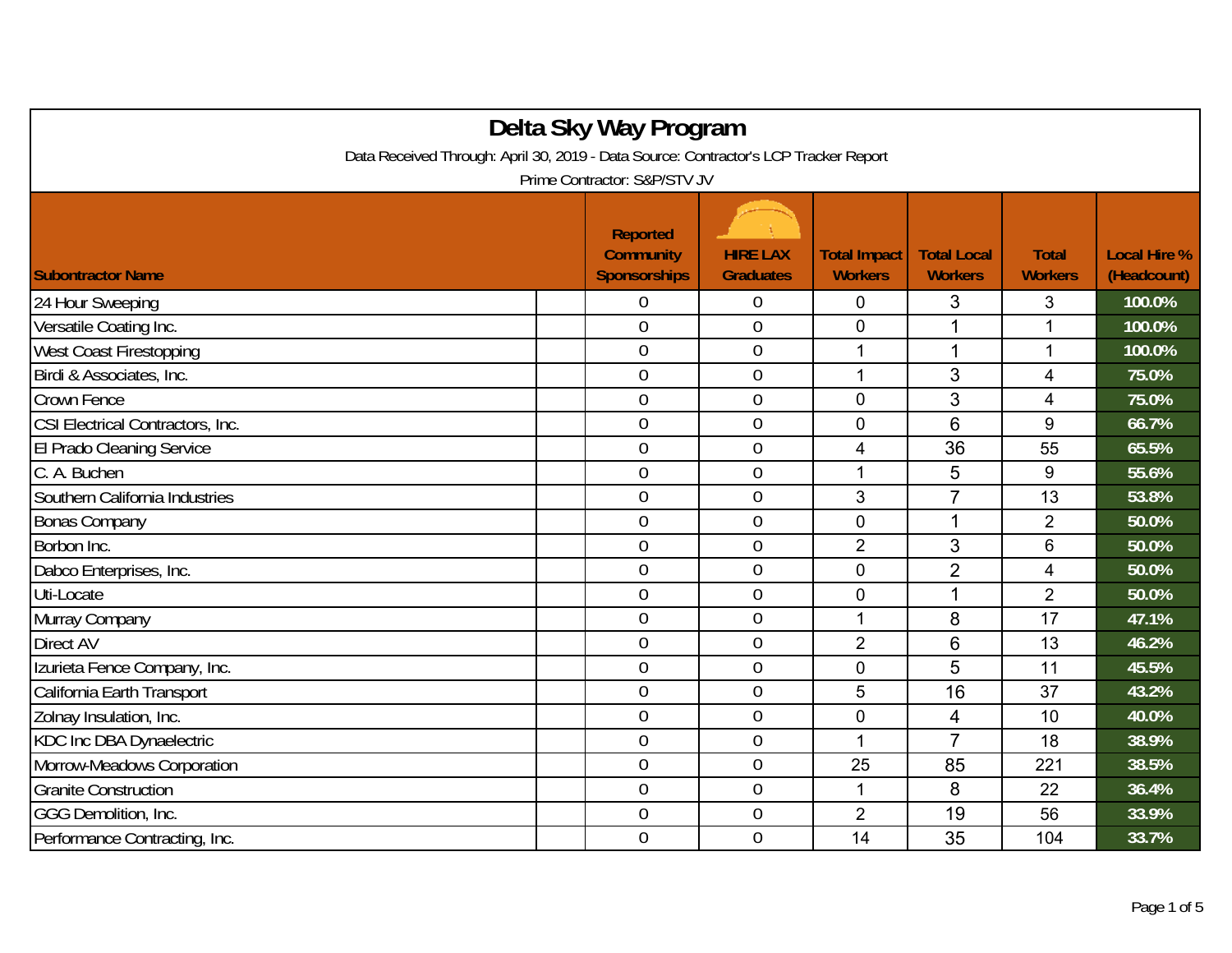| Delta Sky Way Program<br>Data Received Through: April 30, 2019 - Data Source: Contractor's LCP Tracker Report<br>Prime Contractor: S&P/STV JV |            |                                                            |                                     |                                       |                                      |                                |                                    |  |
|-----------------------------------------------------------------------------------------------------------------------------------------------|------------|------------------------------------------------------------|-------------------------------------|---------------------------------------|--------------------------------------|--------------------------------|------------------------------------|--|
| <b>Subontractor Name</b>                                                                                                                      |            | <b>Reported</b><br><b>Community</b><br><b>Sponsorships</b> | <b>HIRE LAX</b><br><b>Graduates</b> | <b>Total Impact</b><br><b>Workers</b> | <b>Total Local</b><br><b>Workers</b> | <b>Total</b><br><b>Workers</b> | <b>Local Hire %</b><br>(Headcount) |  |
| 3531 Trucking Inc.                                                                                                                            |            | 0                                                          | $\boldsymbol{0}$                    | $\mathbf 0$                           | 3                                    | 9                              | 33.3%                              |  |
| Comet Electric                                                                                                                                |            | $\overline{0}$                                             | $\overline{0}$                      | $\overline{0}$                        | 3                                    | 9                              | 33.3%                              |  |
| Giroux Glass Inc.                                                                                                                             |            | $\mathbf 0$                                                | $\boldsymbol{0}$                    | $\overline{0}$                        | 1                                    | 3                              | 33.3%                              |  |
| Nold's Equipment, Inc.                                                                                                                        |            | $\overline{0}$                                             | $\boldsymbol{0}$                    | $\mathbf{1}$                          | 1                                    | 3                              | 33.3%                              |  |
| So-Cal Insulation                                                                                                                             |            | $\overline{0}$                                             | $\mathbf 0$                         | 1                                     | 1                                    | 3                              | 33.3%                              |  |
| <b>Crane Rental Service</b>                                                                                                                   | <b>NEW</b> | $\overline{0}$                                             | $\boldsymbol{0}$                    | $\overline{0}$                        | 1                                    | 3                              | 33.3%                              |  |
| Infinity Drywall Contracting Inc.                                                                                                             |            | $\mathbf 0$                                                | $\mathbf 0$                         | 6                                     | 28                                   | 86                             | 32.6%                              |  |
| ISEC, Inc.                                                                                                                                    |            | $\overline{0}$                                             | $\mathbf 0$                         | 4                                     | 18                                   | 56                             | 32.1%                              |  |
| CSA Constructors, Inc.                                                                                                                        |            | $\overline{0}$                                             | $\boldsymbol{0}$                    | $\overline{2}$                        | 6                                    | 19                             | 31.6%                              |  |
| Penhall Company                                                                                                                               |            | $\overline{0}$                                             | $\boldsymbol{0}$                    | $\mathbf{1}$                          | 11                                   | 35                             | 31.4%                              |  |
| Critchfield Mechanical Inc. of So. Cal.                                                                                                       |            | $\overline{0}$                                             | $\mathbf 0$                         | $\overline{2}$                        | 5                                    | 16                             | 31.3%                              |  |
| R.J.&J. CONSTRUCTION, INC.                                                                                                                    |            | $\boldsymbol{0}$                                           | $\mathbf 0$                         | 3                                     | 8                                    | 26                             | 30.8%                              |  |
| Matrix Environmental, INC.                                                                                                                    |            | $\overline{0}$                                             | $\overline{0}$                      | 1                                     | 19                                   | 62                             | 30.6%                              |  |
| Martin Bros. Marcowall, LLC                                                                                                                   |            | $\overline{0}$                                             | $\mathbf 0$                         | $\overline{2}$                        | $\overline{7}$                       | 23                             | 30.4%                              |  |
| Best Contracting Services, Inc.                                                                                                               |            | $\overline{0}$                                             | $\mathbf 0$                         | 1                                     | 3                                    | 10                             | 30.0%                              |  |
| Cosco Fire Protection, Inc. - Sprinklers                                                                                                      |            | $\overline{0}$                                             | $\boldsymbol{0}$                    | $\mathbf 0$                           | 5                                    | 17                             | 29.4%                              |  |
| Rosendin Electric                                                                                                                             |            | $\overline{0}$                                             | $\mathbf 0$                         | $\overline{2}$                        | 5                                    | 17                             | 29.4%                              |  |
| <b>Austin Enterprise</b>                                                                                                                      |            | $\overline{0}$                                             | $\mathbf 0$                         | $\mathbf 0$                           | 4                                    | 14                             | 28.6%                              |  |
| Safe Scaffolding                                                                                                                              |            | $\overline{0}$                                             | $\overline{0}$                      | $\overline{0}$                        | $\overline{2}$                       | $\overline{7}$                 | 28.6%                              |  |
| The Culver Group, Inc.                                                                                                                        |            | $\overline{0}$                                             | $\mathbf 0$                         | $\overline{2}$                        | $\overline{2}$                       | $\overline{7}$                 | 28.6%                              |  |
| Universal Metro, Inc.                                                                                                                         |            | $\overline{0}$                                             | $\mathbf 0$                         | $\overline{0}$                        | $\overline{2}$                       | $\overline{7}$                 | 28.6%                              |  |
| <b>GRIFFITH COMPANY</b>                                                                                                                       |            | $\overline{0}$                                             | $\overline{0}$                      | $\overline{7}$                        | 28                                   | 108                            | 25.9%                              |  |
| Building Electronic Controls, Inc.                                                                                                            |            | $\boldsymbol{0}$                                           | $\boldsymbol{0}$                    | $\mathbf 0$                           | 3                                    | 12                             | 25.0%                              |  |
| Group Delta Consultants, Inc.                                                                                                                 |            | $\overline{0}$                                             | $\mathbf 0$                         | $\mathbf 0$                           | 1                                    | 4                              | 25.0%                              |  |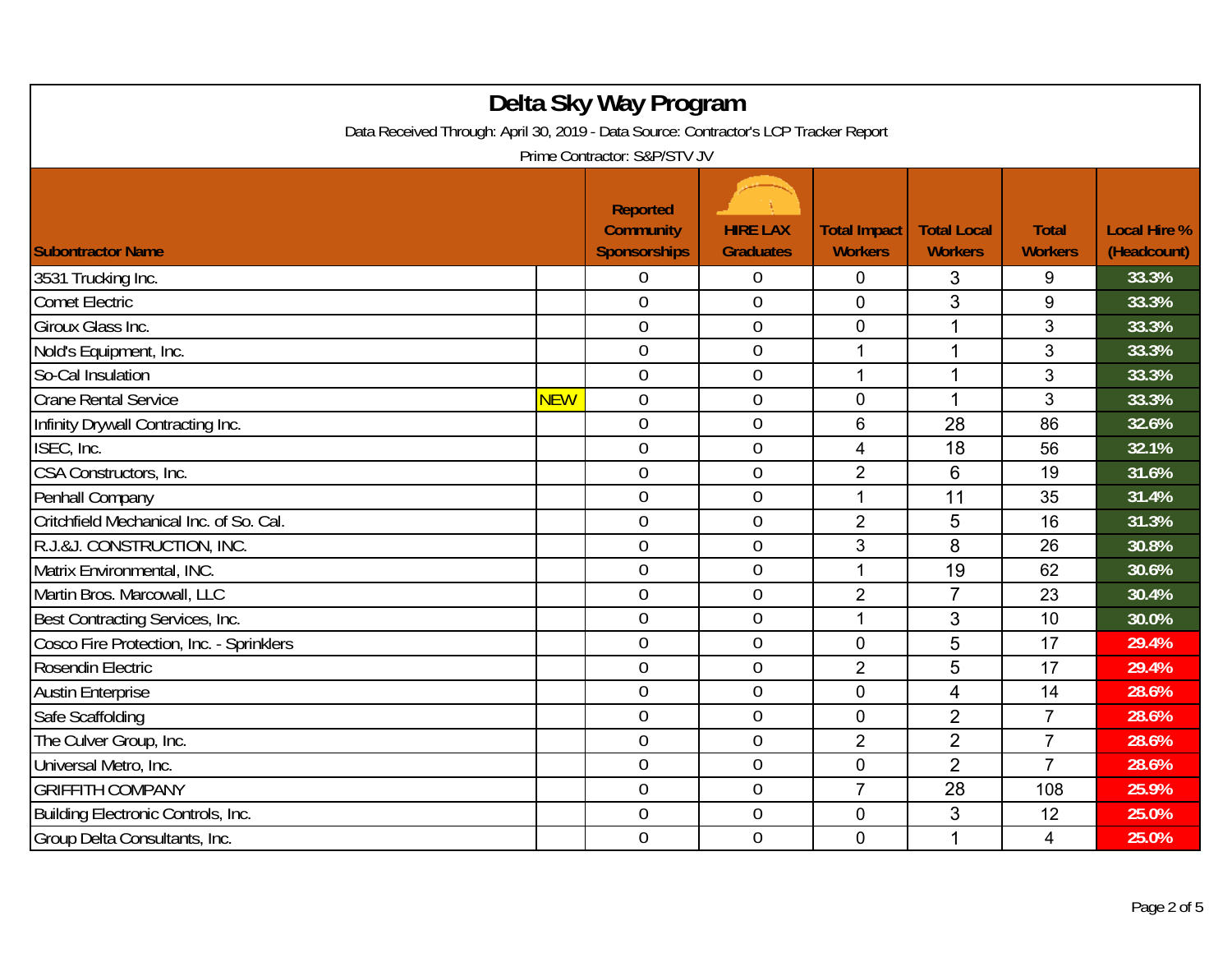| Delta Sky Way Program<br>Data Received Through: April 30, 2019 - Data Source: Contractor's LCP Tracker Report<br>Prime Contractor: S&P/STV JV |                                                            |                                     |                                       |                                      |                                |                                    |  |  |
|-----------------------------------------------------------------------------------------------------------------------------------------------|------------------------------------------------------------|-------------------------------------|---------------------------------------|--------------------------------------|--------------------------------|------------------------------------|--|--|
| <b>Subontractor Name</b>                                                                                                                      | <b>Reported</b><br><b>Community</b><br><b>Sponsorships</b> | <b>HIRE LAX</b><br><b>Graduates</b> | <b>Total Impact</b><br><b>Workers</b> | <b>Total Local</b><br><b>Workers</b> | <b>Total</b><br><b>Workers</b> | <b>Local Hire %</b><br>(Headcount) |  |  |
| Lawrence W Rosine Co                                                                                                                          | 0                                                          | $\boldsymbol{0}$                    | 0                                     | 2                                    | 8                              | 25.0%                              |  |  |
| Limbach Company LP                                                                                                                            | $\overline{0}$                                             | $\overline{0}$                      | 3                                     | 9                                    | 36                             | 25.0%                              |  |  |
| Pro Steel Erectors, Inc.                                                                                                                      | $\mathbf 0$                                                | $\boldsymbol{0}$                    | $\overline{0}$                        | $\overline{\mathcal{A}}$             | 16                             | 25.0%                              |  |  |
| <b>RMA Group</b>                                                                                                                              | $\mathbf 0$                                                | $\boldsymbol{0}$                    | 1                                     | 1                                    | 4                              | 25.0%                              |  |  |
| Johnson & Turner Painting Co. Inc.                                                                                                            | $\overline{0}$                                             | $\overline{0}$                      | $\mathbf 0$                           | 4                                    | 17                             | 23.5%                              |  |  |
| Norcal Pipeline Services, Inc.                                                                                                                | $\mathbf 0$                                                | $\mathbf 0$                         | $\mathbf 0$                           | 6                                    | 26                             | 23.1%                              |  |  |
| Western Industrial Contractors, Inc.                                                                                                          | $\overline{0}$                                             | $\overline{0}$                      | 4                                     | 14                                   | 64                             | 21.9%                              |  |  |
| GecTwo, Inc.                                                                                                                                  | $\overline{0}$                                             | $\mathbf 0$                         | 1                                     | 3                                    | 14                             | 21.4%                              |  |  |
| <b>Advanced Fire Protection</b>                                                                                                               | $\mathbf 0$                                                | $\overline{0}$                      | 1                                     | $\overline{2}$                       | 10                             | 20.0%                              |  |  |
| Stantru Resources Inc DBA Santru Reinforcing Steel                                                                                            | $\overline{0}$                                             | $\mathbf 0$                         | $\mathbf 0$                           | $\overline{2}$                       | 10                             | 20.0%                              |  |  |
| Traffic Management, Inc.                                                                                                                      | $\overline{0}$                                             | $\overline{0}$                      | $\overline{0}$                        | 3                                    | 15                             | 20.0%                              |  |  |
| United Heider Inspection Group                                                                                                                | $\mathbf 0$                                                | $\mathbf 0$                         | $\mathbf 0$                           | 3                                    | 16                             | 18.8%                              |  |  |
| <b>ACCO Engineered Systems</b>                                                                                                                | $\overline{0}$                                             | $\overline{0}$                      | $\mathbf 0$                           | 3                                    | 18                             | 16.7%                              |  |  |
| Air Balance Co, Inc.                                                                                                                          | $\overline{0}$                                             | $\mathbf 0$                         | $\mathbf 0$                           | 1                                    | 6                              | 16.7%                              |  |  |
| GONSALVES & SANTUCCI INC. DBA CONCO PUMPING INC                                                                                               | $\overline{0}$                                             | $\mathbf 0$                         | 1                                     | 1                                    | 6                              | 16.7%                              |  |  |
| United Riggers & Erectors, Inc.                                                                                                               | $\mathbf 0$                                                | $\boldsymbol{0}$                    | $\mathbf 0$                           | $\overline{2}$                       | 12                             | 16.7%                              |  |  |
| <b>Badger Daylighting Corp</b>                                                                                                                | $\mathbf 0$                                                | $\mathbf 0$                         | 1                                     | 4                                    | 27                             | 14.8%                              |  |  |
| <b>Shape Interior Systems</b>                                                                                                                 | $\overline{0}$                                             | $\overline{0}$                      | $\mathbf 0$                           | 1                                    | $\overline{7}$                 | 14.3%                              |  |  |
| <b>Vertical Access</b>                                                                                                                        | $\overline{0}$                                             | $\overline{0}$                      | $\overline{0}$                        | $\mathbf{1}$                         | $\overline{7}$                 | 14.3%                              |  |  |
| Environmental Construction Group, Inc.                                                                                                        | $\overline{0}$                                             | $0\,$                               | 1                                     | $\overline{2}$                       | 15                             | 13.3%                              |  |  |
| Northstar Contracting Group, Inc.                                                                                                             | $\boldsymbol{0}$                                           | $\overline{0}$                      | $\overline{0}$                        | $\overline{2}$                       | 15                             | 13.3%                              |  |  |
| <b>Underground Construction Company</b>                                                                                                       | $\overline{0}$                                             | $\mathbf 0$                         | $\overline{0}$                        | $\overline{4}$                       | 31                             | 12.9%                              |  |  |
| Dean Visosky Contractors, Inc.                                                                                                                | $\overline{0}$                                             | $\mathbf 0$                         | $\mathbf 0$                           | 1                                    | 8                              | 12.5%                              |  |  |
| G & F Concrete Cutting                                                                                                                        | $\mathbf 0$                                                | $\mathbf 0$                         | $\mathbf 0$                           | 1                                    | 9                              | 11.1%                              |  |  |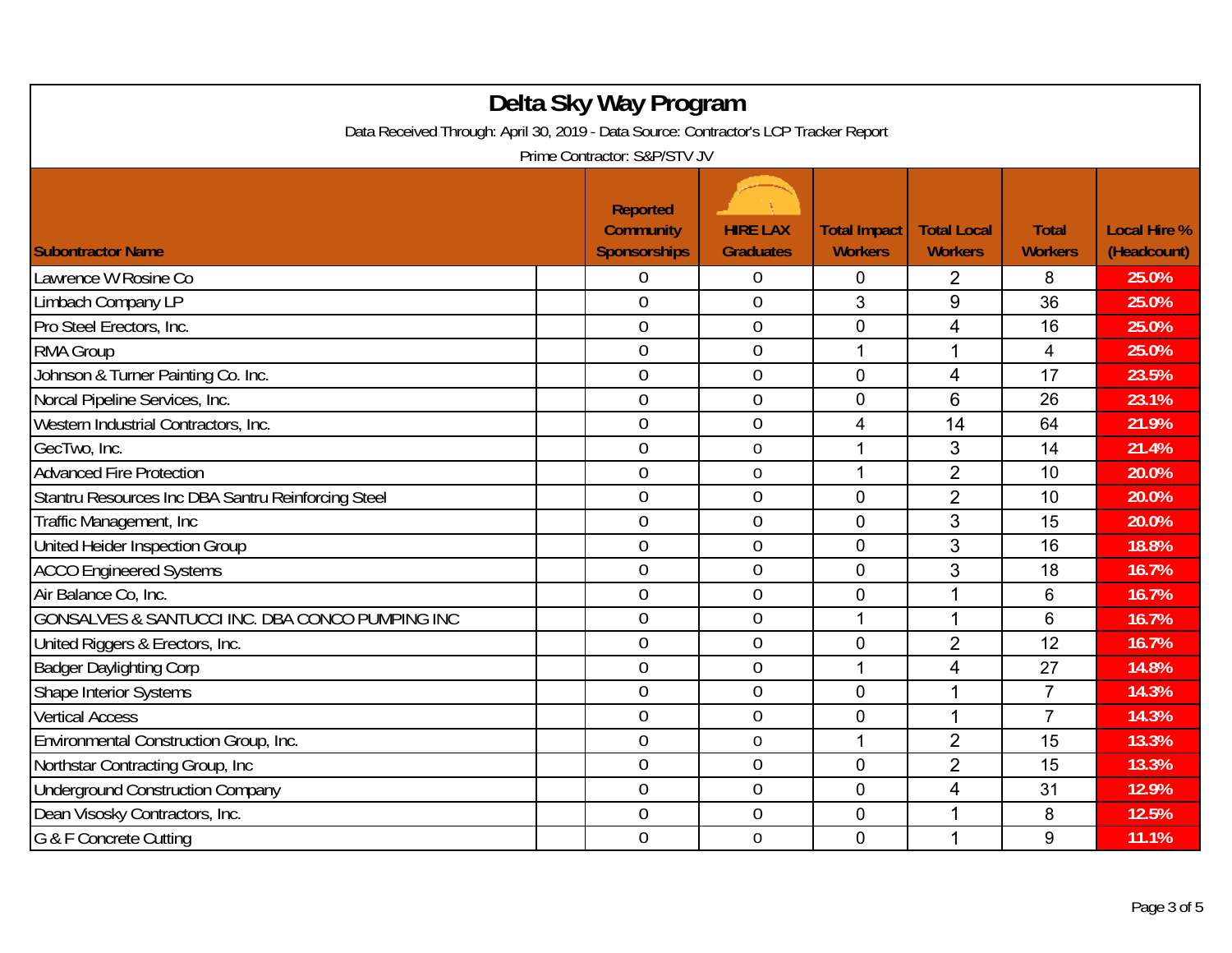| Delta Sky Way Program<br>Data Received Through: April 30, 2019 - Data Source: Contractor's LCP Tracker Report<br>Prime Contractor: S&P/STV JV |  |                                                            |                                     |                                       |                                      |                                |                                    |  |
|-----------------------------------------------------------------------------------------------------------------------------------------------|--|------------------------------------------------------------|-------------------------------------|---------------------------------------|--------------------------------------|--------------------------------|------------------------------------|--|
| <b>Subontractor Name</b>                                                                                                                      |  | <b>Reported</b><br><b>Community</b><br><b>Sponsorships</b> | <b>HIRE LAX</b><br><b>Graduates</b> | <b>Total Impact</b><br><b>Workers</b> | <b>Total Local</b><br><b>Workers</b> | <b>Total</b><br><b>Workers</b> | <b>Local Hire %</b><br>(Headcount) |  |
| <b>Xcel Mechanical Systems</b>                                                                                                                |  | 0                                                          | $\mathbf 0$                         | $\mathbf 0$                           | $\overline{2}$                       | 20                             | 10.0%                              |  |
| Mr. Crane, Inc.                                                                                                                               |  | $\overline{0}$                                             | $\overline{0}$                      | $\overline{0}$                        | 1                                    | 22                             | 4.5%                               |  |
| A Good Sign & Graphics Co                                                                                                                     |  | $\mathbf 0$                                                | $\boldsymbol{0}$                    | $\mathbf 0$                           | 0                                    | 5                              | 0.0%                               |  |
| <b>AERO Bridgeworks</b>                                                                                                                       |  | $\mathbf 0$                                                | $\mathbf 0$                         | $\mathbf 0$                           | $\overline{0}$                       | 23                             | 0.0%                               |  |
| ARB, Inc.                                                                                                                                     |  | $\overline{0}$                                             | $\overline{0}$                      | $\mathbf 0$                           | $\overline{0}$                       | $\mathbf{1}$                   | 0.0%                               |  |
| Art Cuevas Concrete                                                                                                                           |  | $\mathbf 0$                                                | $\mathbf 0$                         | $\overline{0}$                        | 0                                    | 12                             | 0.0%                               |  |
| <b>Bragg Crane Service</b>                                                                                                                    |  | $\overline{0}$                                             | $\overline{0}$                      | $\mathbf 0$                           | $\mathbf 0$                          | 3                              | 0.0%                               |  |
| CENTER-LINE CONCRETE CUTTING INC                                                                                                              |  | $\overline{0}$                                             | $\mathbf 0$                         | 0                                     | 0                                    | $\overline{2}$                 | 0.0%                               |  |
| City Service Contracting, Inc.                                                                                                                |  | $\mathbf 0$                                                | $\boldsymbol{0}$                    | $\mathbf 0$                           | $\overline{0}$                       | 5                              | 0.0%                               |  |
| Climatec                                                                                                                                      |  | $\overline{0}$                                             | $\mathbf 0$                         | $\mathbf 0$                           | $\overline{0}$                       | $\overline{2}$                 | 0.0%                               |  |
| Commercial Scaffolding of CA, Inc.                                                                                                            |  | $\overline{0}$                                             | $\mathbf 0$                         | 0                                     | $\overline{0}$                       | $\overline{4}$                 | 0.0%                               |  |
| <b>Concrete Coring Company</b>                                                                                                                |  | $\overline{0}$                                             | $\overline{0}$                      | $\Omega$                              | $\overline{0}$                       | $\overline{2}$                 | 0.0%                               |  |
| CONNER CONCRETE CUTTING & CORING                                                                                                              |  | $\mathbf 0$                                                | $\boldsymbol{0}$                    | 0                                     | 0                                    | 6                              | 0.0%                               |  |
| Digital Decora, Inc.                                                                                                                          |  | $\overline{0}$                                             | $\mathbf 0$                         | 0                                     | $\overline{0}$                       | $\overline{2}$                 | 0.0%                               |  |
| Geo-Advantec, Inc.                                                                                                                            |  | $\overline{0}$                                             | $\boldsymbol{0}$                    | 0                                     | $\overline{0}$                       | 1                              | 0.0%                               |  |
| <b>Hill Crane Service</b>                                                                                                                     |  | $\overline{0}$                                             | $\mathbf 0$                         | 0                                     | $\overline{0}$                       | 5                              | 0.0%                               |  |
| J Colavin & Son, Inc                                                                                                                          |  | $\overline{0}$                                             | $\overline{0}$                      | $\mathbf 0$                           | $\mathbf 0$                          | $\overline{2}$                 | 0.0%                               |  |
| Pan Pacific Mechanical                                                                                                                        |  | $\overline{0}$                                             | $\boldsymbol{0}$                    | $\mathbf 0$                           | $\overline{0}$                       | 6                              | 0.0%                               |  |
| <b>PCI Striping</b>                                                                                                                           |  | $\overline{0}$                                             | $\mathbf 0$                         | 0                                     | $\overline{0}$                       | 14                             | 0.0%                               |  |
| Premier Interior Development, Inc.                                                                                                            |  | $\mathbf 0$                                                | $\boldsymbol{0}$                    | $\mathbf 0$                           | $\mathbf 0$                          | 6                              | 0.0%                               |  |
| Premier Tile & Marble                                                                                                                         |  | $\overline{0}$                                             | $\mathbf 0$                         | $\mathbf 0$                           | $\overline{0}$                       | $\overline{2}$                 | 0.0%                               |  |
| PSI3G Inc dba Partition Specialties, Inc.                                                                                                     |  | $\overline{0}$                                             | $\overline{0}$                      | $\overline{0}$                        | $\overline{0}$                       | $\overline{2}$                 | 0.0%                               |  |
| Psomas                                                                                                                                        |  | $\boldsymbol{0}$                                           | $\boldsymbol{0}$                    | 0                                     | 0                                    | $\overline{2}$                 | 0.0%                               |  |
| R. J. Lalonde, Inc.                                                                                                                           |  | $\overline{0}$                                             | $\mathbf 0$                         | $\mathbf 0$                           | $\overline{0}$                       | $\overline{7}$                 | 0.0%                               |  |